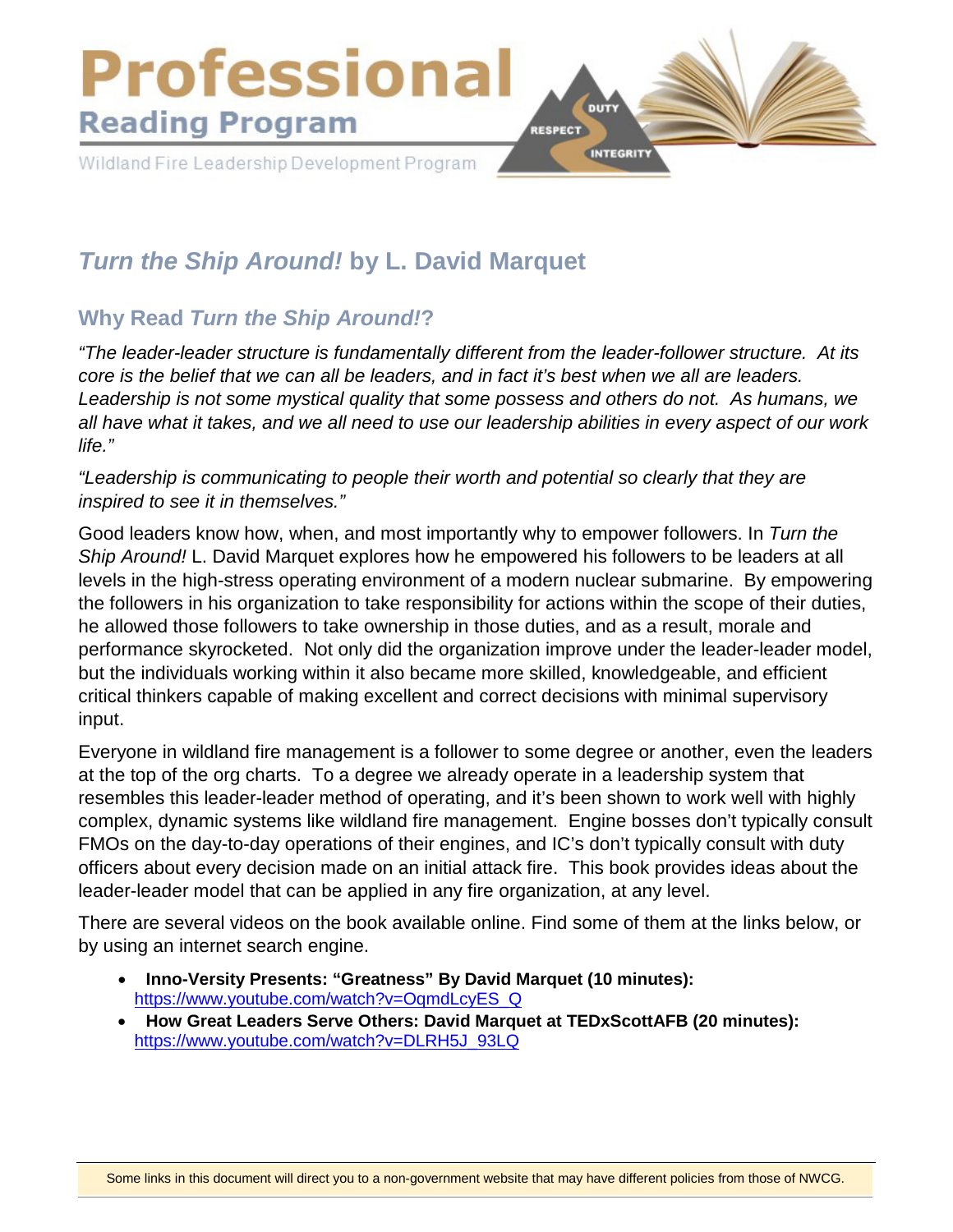For more leadership ideas and to dig deeper, check out the Wildland Fire Leadership Development Program (WFLDP) blog, Facebook page, Professional Reading Program, and more at the links below:

*Blog:* <http://wildlandfireleadership.blogspot.com/> *Facebook:* <https://www.facebook.com/WFLDP> *Professional Reading Program:* <https://www.nwcg.gov/wfldp/toolbox/prp> *Main WFLDP page:* [https://www.fireleadership.gov](https://www.fireleadership.gov/)

## *Turn the Ship Around!* **Discussion Questions**

### **Part One: Starting Over**

In the run up to his XO position, the author started preparing for his position by reading up on leadership, management, communication, etc, and reflected on what he'd read. This wasn't because it was required, but because he wanted to. What actions have you taken outside of what was required of you, to learn more about leadership or your job? Have you explored ideas/topics/subjects outside of your normal area of knowledge and expertise, outside of your comfort zone?

The author points out that in a "do what they tell me" leadership environment, people stop using their own instincts, skills, brains, and the group as a whole suffers. Have you ever worked in a "do what I tell you" or "shut up and dig, I'm not paying you to think" organization? If so, how did you feel about it? Are times when this method of leading is appropriate, and perhaps even desired? What situations are there in wildland fire where a "shut up and do what I tell you" (leader-follower) method might be the best? What situations are there where a leader-leader method might work better?

#### **Part Two: Control**

What do you think about pushing control and responsibility down the org chart? Giving people ownership by making them accountable and in control? Do you ever see leaders that run themselves ragged because they take on too many tasks that they could allow others to do? Do you ever find yourself doing that?

How do you feel about "thinking out loud" when performing complex tasks? Are there downsides? How does your organization view inspections and audits? As learning opportunities, or a test to be passed? Why or why not?

#### **Part Three: Competence**

Do we use "deliberate action" in wildland fire operations? One example of deliberate action in wildland fire is aerial ignition operations using a plastic sphere dispenser (PSD or "ping-pong" machine). What are some other tasks where deliberate action could it improve safety and/or efficiency? How do you ensure that control is given to competent individuals?

What parts of the Santa Fe creed could apply to fire organizations?

How do briefings in your organization compare to those on the Santa Fe? Do you brief, or certify?